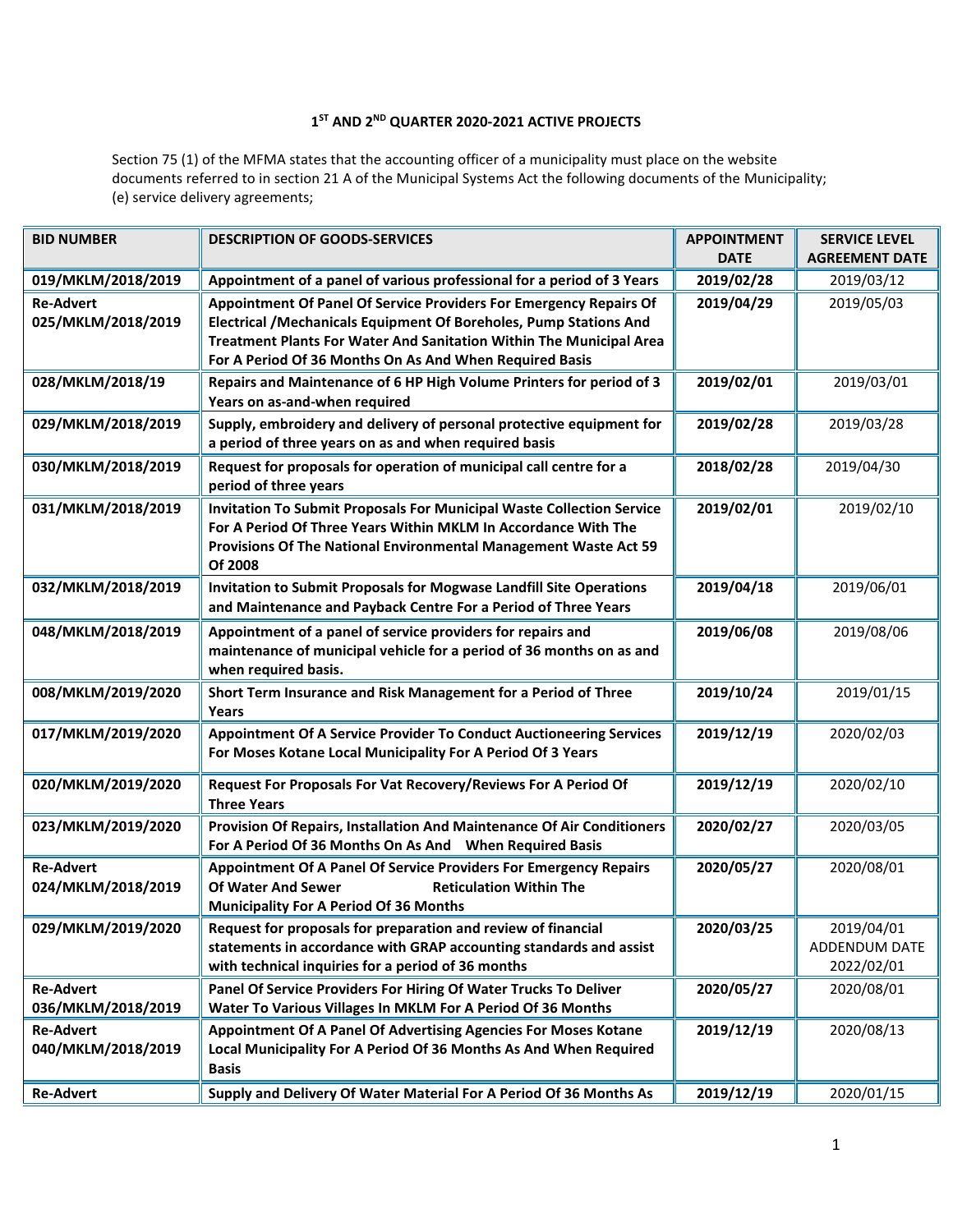| <b>BID NUMBER</b>   | <b>DESCRIPTION OF GOODS-SERVICES</b>                                                                                                                         | <b>APPOINTMENT</b><br><b>DATE</b> | <b>SERVICE LEVEL</b><br><b>AGREEMENT DATE</b> |
|---------------------|--------------------------------------------------------------------------------------------------------------------------------------------------------------|-----------------------------------|-----------------------------------------------|
| 041/MKLM/2018/2019  | <b>And When Required Basis</b>                                                                                                                               |                                   |                                               |
| 001/MKLM/2020/2021  | Hiring and maintenance of high capacity digital photocopiers for a<br>period of three years                                                                  | 2020/09/22                        | 2020/09/22                                    |
| 002/MKLM/2020/2021  | Request for proposals for repairs and maintenance of the municipal<br>ICT network infrastructure for three years on as and when required<br>basis            | 2020/11/04                        | 2020/11/19                                    |
| 003/MKLM/2020/2021  | Supply, delivery and installation of information and Communication<br>technology (ICT) equipment for a period of three years "as and when<br>required basis" | 2020/09/22                        | 2020/11/13                                    |
| 004/MKLM/2020/2021  | Proposals for provision of remote and off site backup solution for<br>three years                                                                            | 2020/11/04                        | 2020/11/30                                    |
| 006/MKLM/2020/2021  | Rendering of Security Services For MKLM Facilities For A Period Of<br><b>Three Years</b>                                                                     | 2020/10/15                        | 2020/10/28                                    |
| 007/MKLM/2020/2021  | Drinking Water and Waste Water Compliance Monitoring for a Period<br>of 36 Months                                                                            | 2020/11/04                        | 2020/11/11                                    |
| 023/MKLM/2020/2021  | Proposals For Appointment Of Municipal Value For Compilation And<br><b>Maintenance Of The General Valuation Roll</b>                                         | 2020/09/22                        | 2020/10/06                                    |
| 030/MKLM/2019/2020  | Appointment Of a Panel Of Supply and Delivery Of Stationery For A<br>Period Of 36 Months On As And When Required Basis                                       | 2020/09/01                        | 2020/09/01                                    |
| 034/MKLM/2020/2021  | Supply and Delivery of Toner Cartridges for a period of 36 months on<br>"as and when required basis"                                                         | 2021/05/10                        | 2021/05/28                                    |
| 039/MKLM/2020/2021  | <b>Request For Proposals For Compilation Of GRAP Compliant Asset</b><br><b>Register For A Period Of Three Years</b>                                          | 2021/03/25                        | 2021/04/22                                    |
| 021/MKLM/2020/2021  | <b>Construction Of Internal Roads In Madikwe (China Section)</b>                                                                                             | 2020/06/11                        | 2020/11/26                                    |
| 008/MKLM/2021/2022  | Supply and installation of high mast light throught the public hearing<br>programme for Masekoloane, Molatedi, Pella and Bapong (cluster B)                  | 2021/09/03                        | 2021/09/03                                    |
| 042/MKLM/2020/2021  | Supply And Installation Of 103 VIDP Toilets In Makgope Through Rural<br><b>Sanitation Programme</b>                                                          | 2021/05/10                        | 2021/05/28                                    |
| 043/MKLM/2020/2021  | Supply And Installation Of 150 VIDP Toilets In Sandfontein Through<br><b>Rural Sanitation Programme</b>                                                      | 2021/05/10                        | 2021/05/28                                    |
| 047/MKLM/2020/2021  | Supply And Installation Of 193 VIDP Toilets In Ramokokastad Through<br><b>Rural Sanitation Programme</b>                                                     | 2021/05/10                        | 2021/05/28                                    |
| 016/MKLM/2019/2020  | <b>Tlokweng Water Supply Phase 2</b>                                                                                                                         | 2019/11/08                        | 2019/11/09                                    |
| 018/MKLM/2018/2019/ | Mabeskraal to Uitkyk Bulk Water Supply                                                                                                                       | 2019/04/29                        |                                               |
| 004/MKLM/2021/2022  | construction of Phola Park Community hall                                                                                                                    | 2021/08/19                        | 2021/08/30                                    |
| 002/MKLM/2019/2020  | provision of specialised collection services for Moses Kotane Local<br>Municipality for a period of 36 months                                                | 2019/06/10                        | 2019/07/18                                    |
| 025/MKLM/2020/2021/ | proposal for provision of cellular phones, bulk sms, tablets and mobile<br>data cards for period of three years                                              | 2021/04/14                        | 2021/11/24                                    |
| 007/MKLM/2021/2022  | Supply and installation of high mast light through the public lighting<br>programme for greater Ledig (14,28,30) and Mabele a Podi (cluster A)               | 2021/11/23                        | 2021/11/24                                    |
| 005/MKLM/2021/2022  | letlhakeng/Kortkloof Water Supply                                                                                                                            | 2021/08/19                        | 2021/08/30                                    |
| 040/MKLM/2020/2021  | Supply And Delivery Of Cleaning Material And Toilet Paper For A<br>Period Of 36 Months As And When Required Basis                                            | 2021/08/05                        | 2021/08/16                                    |
| 028/MKLM/2019/2020  | Appointment Of A Service Provider To Render Cash-In Transit Services<br>To The Municipality For A Period Of 36 Months                                        | 2020/03/23                        |                                               |